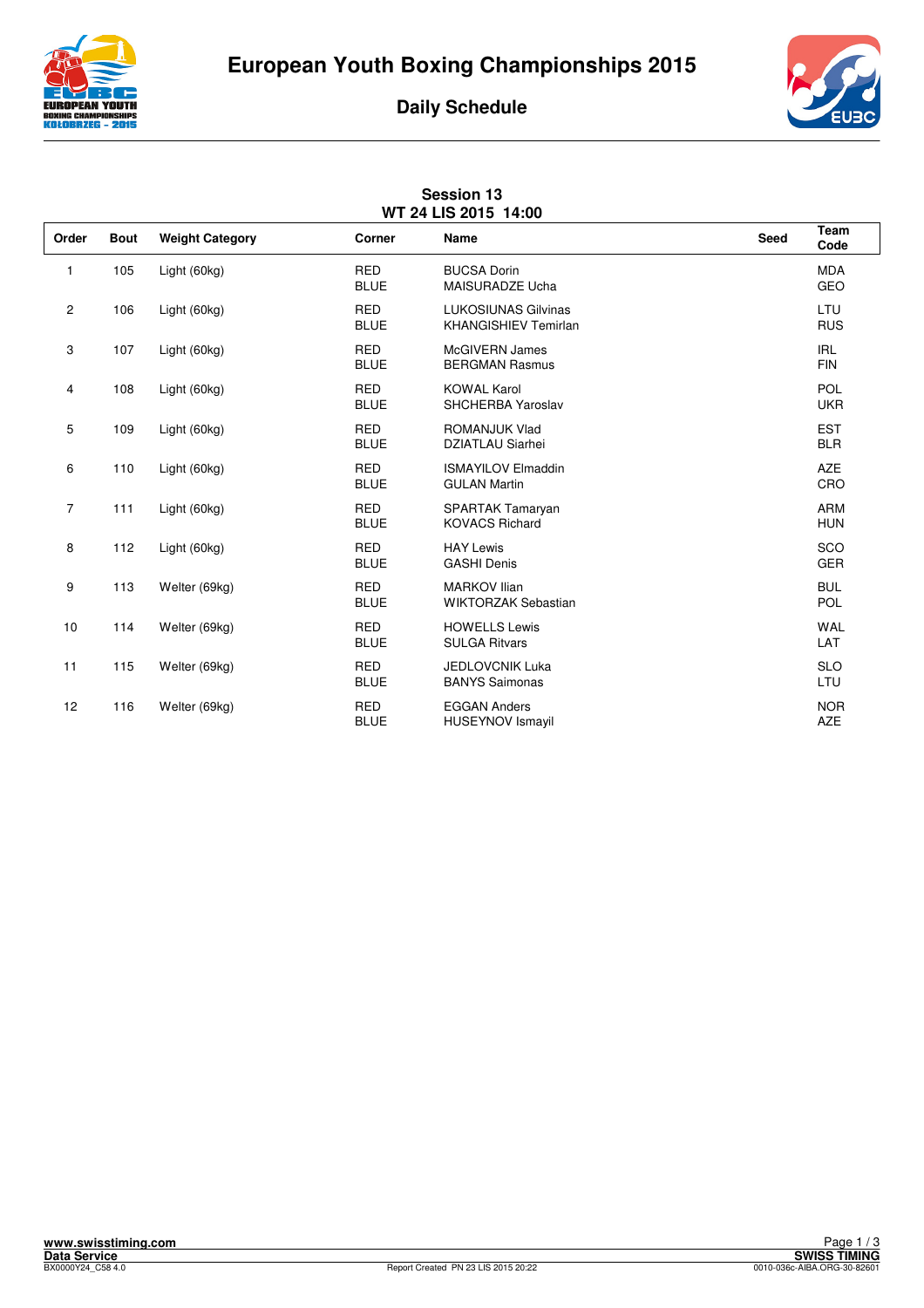





| <b>Session 14</b><br>WT 24 LIS 2015 14:00 |             |                        |                           |                                                           |      |                          |  |  |  |
|-------------------------------------------|-------------|------------------------|---------------------------|-----------------------------------------------------------|------|--------------------------|--|--|--|
| Order                                     | <b>Bout</b> | <b>Weight Category</b> | Corner                    | <b>Name</b>                                               | Seed | Team<br>Code             |  |  |  |
| 1                                         | 117         | Light Welter (64kg)    | <b>RED</b><br><b>BLUE</b> | <b>SEDAT Kacar</b><br><b>TUGUI Vladislav</b>              |      | <b>TUR</b><br><b>MDA</b> |  |  |  |
| $\overline{c}$                            | 118         | Light Welter (64kg)    | <b>RED</b><br><b>BLUE</b> | <b>SABUNAS Haroldas</b><br><b>TEDREMA Daniel</b>          |      | LTU<br><b>EST</b>        |  |  |  |
| 3                                         | 119         | Light Welter (64kg)    | <b>RED</b><br><b>BLUE</b> | <b>KELLY Adam</b><br>PRYGODA Artur                        |      | <b>IRL</b><br><b>UKR</b> |  |  |  |
| 4                                         | 120         | Light Welter (64kg)    | <b>RED</b><br><b>BLUE</b> | MICALLEF Hugo<br><b>ERDOGAN Nurali</b>                    |      | <b>MON</b><br><b>FRA</b> |  |  |  |
| 5                                         | 121         | Light Welter (64kg)    | <b>RED</b><br><b>BLUE</b> | MISHECHKIN Konstantin<br><b>GULIYEV Parviz</b>            |      | <b>RUS</b><br><b>AZE</b> |  |  |  |
| 6                                         | 122         | Light Welter (64kg)    | <b>RED</b><br><b>BLUE</b> | <b>URBANSKI Patryk</b><br>OTROUMOV Mikhael                |      | POL<br><b>ISR</b>        |  |  |  |
| 7                                         | 123         | Light Welter (64kg)    | <b>RED</b><br><b>BLUE</b> | <b>BASIAKOU Mikhail</b><br><b>KONTRECZ Mark Krisztian</b> |      | <b>BLR</b><br><b>HUN</b> |  |  |  |
| 8                                         | 124         | Light Welter (64kg)    | <b>RED</b><br><b>BLUE</b> | <b>RENNIE Mathew</b><br><b>MADIEV Eskerkhan</b>           |      | <b>ENG</b><br>GEO        |  |  |  |
| 9                                         | 125         | Welter (69kg)          | <b>RED</b><br><b>BLUE</b> | <b>BOULEFKHAD Djessim</b><br><b>NEVIN Michael</b>         |      | <b>FRA</b><br><b>IRL</b> |  |  |  |
| 10                                        | 126         | Welter (69kg)          | <b>RED</b><br><b>BLUE</b> | <b>ABDILRASOON Muhammad</b><br><b>FAIL Carl</b>           |      | <b>FIN</b><br><b>ENG</b> |  |  |  |
| 11                                        | 127         | Welter (69kg)          | <b>RED</b><br><b>BLUE</b> | <b>TUMENOV Bibert</b><br><b>CSEMEZ Andrej</b>             |      | <b>RUS</b><br><b>SVK</b> |  |  |  |
| 12                                        | 128         | Welter (69kg)          | <b>RED</b><br><b>BLUE</b> | KHARABADZE Giorgi<br><b>TEREHERIA Andrii</b>              |      | GEO<br><b>UKR</b>        |  |  |  |